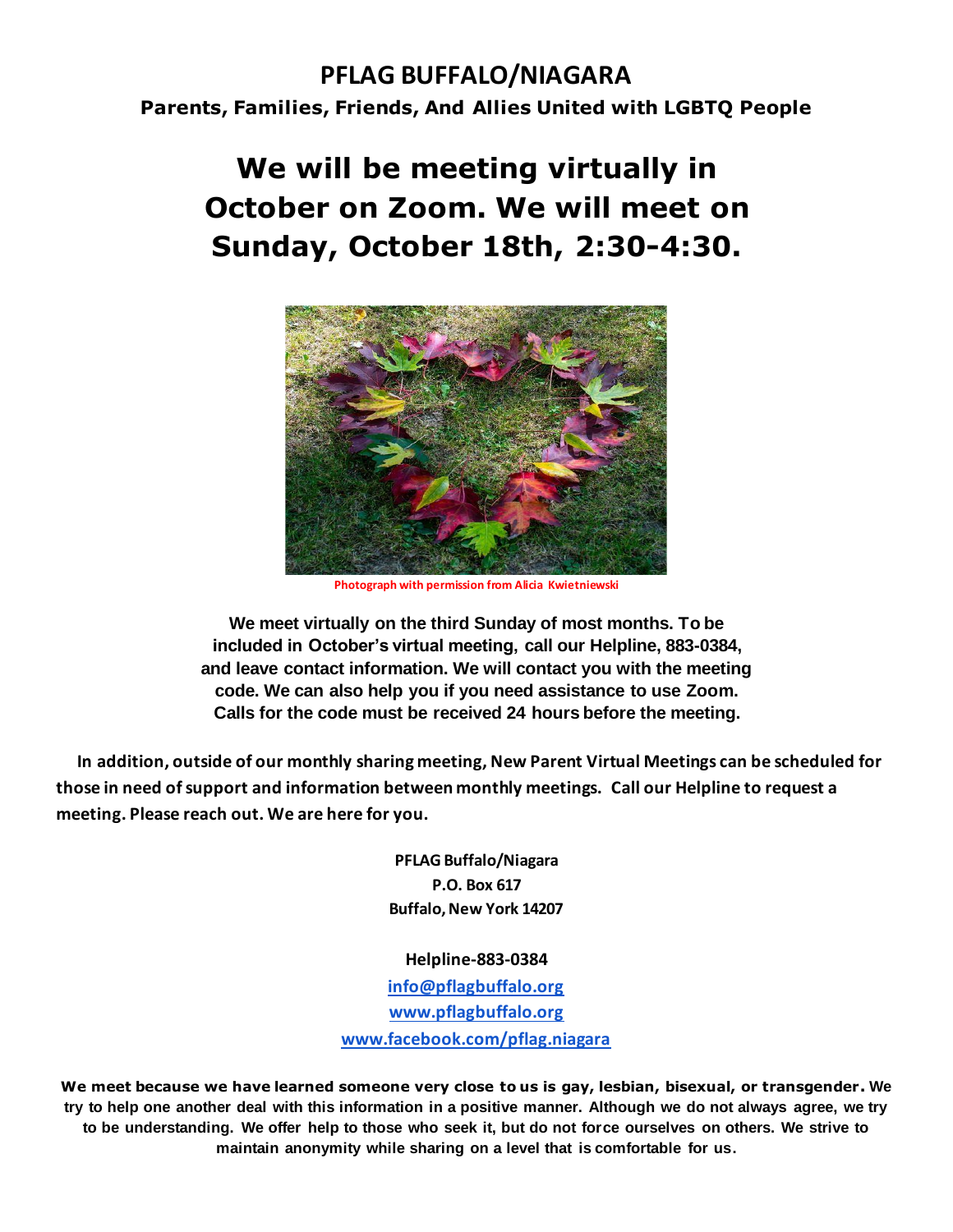

*ELIZABETH "BABS" CONANT 1929- 2020 A POWERFUL FORCE AND PFLAG PIONEER*

 Babs Conant was a kind and strong woman who was pivotal to PFLAG Buffalo/Niagara's mission, giving support as a participant and board member for decades. She was a pillar of the PFLAG family and community.

We would not be where we are or who we are without her. She passed away last month, leaving behind a legacy of giving and helping others.

 We stand with those honoring and grieving the loss of Babs; PFLAG Buffalo/Niagara has grown and been successful in its mission, in a large part because of Babs' advocacy, hard work, and supportive ways and words for those in need.

 Please use the following link to read more of a truly exceptional, far-reaching, impactful, kind, generous, and inspiring life.

#### **Elizabeth 'Babs' Conant, 91, biology professor, scientist, activist**

[https://buffalonews.com/obituaries/features/elizabeth-babs-conant-91-biology-professor](https://buffalonews.com/obituaries/features/elizabeth-babs-conant-91-biology-professor-scientist-activist/article_22035e42-e6ee-11ea-a28a-dbcb018cb410.html)[scientist-activist/article\\_22035e42-e6ee-11ea-a28a-dbcb018cb410.html](https://buffalonews.com/obituaries/features/elizabeth-babs-conant-91-biology-professor-scientist-activist/article_22035e42-e6ee-11ea-a28a-dbcb018cb410.html)

### PFLAG Remembers Babs Conant

 When an elder dies, a library burns to the ground. Babs was an incredible human being and the love she had for life, fun, justice, fairness, peace and her love, Camille, will continue to shine on.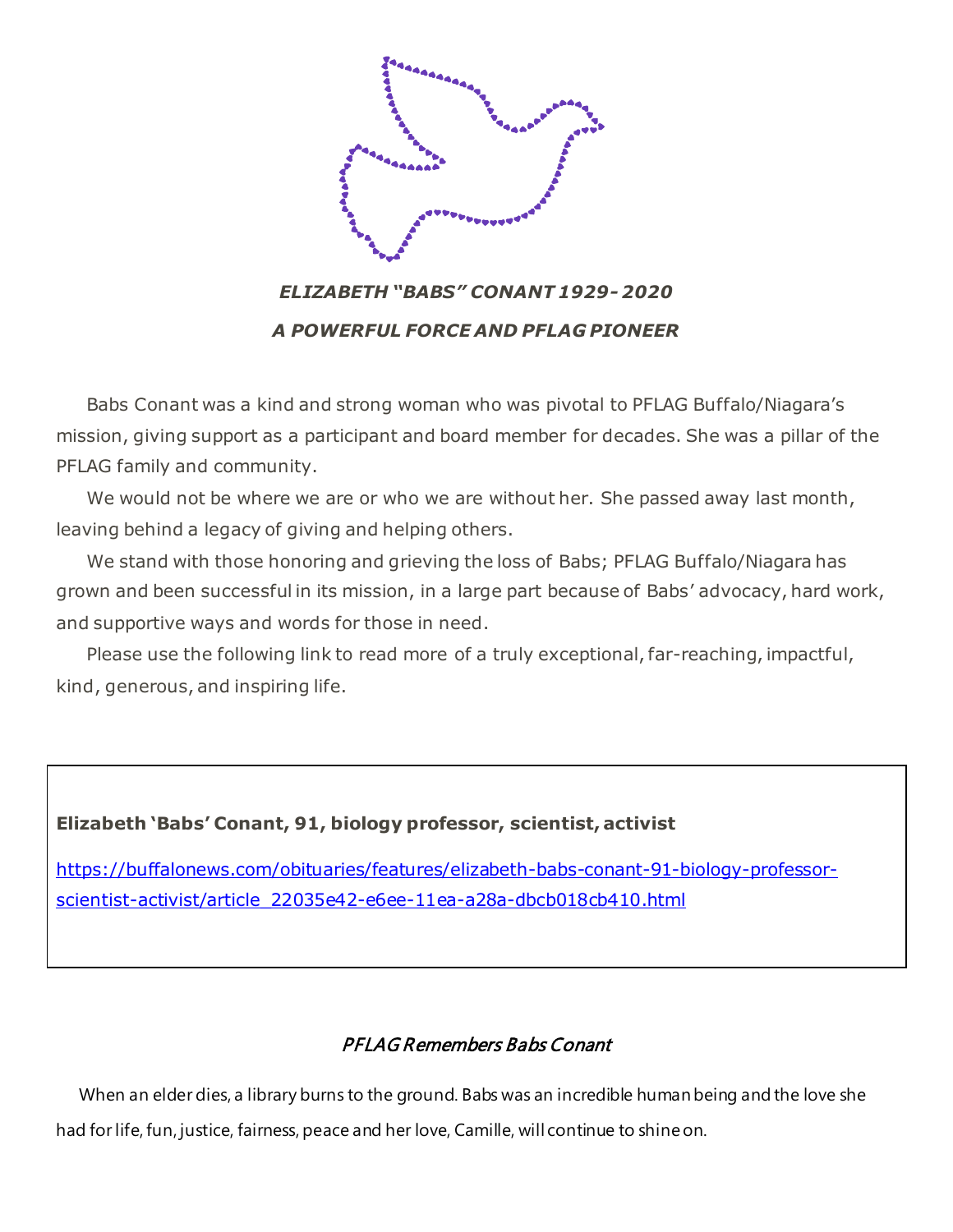I met her when I had the incredible privilege of being president of PFLAG Buffalo. She was always full of sage advice and had the best smile and laugh.

 She has left a void in our community but she has also left a cleared path for those she raised up to take on the next part of the adventure.

May we be better listeners, patient, open hearted, relentless in pursuit of knowledge and understanding of ourselves and each other.

I am changed for the better for having known her. Kristin Ricusso, past president

--------------------------------------------------------------------------------------------------------------------

 Babs greeted me at my car door with that great, big, genuine smile all those years ago before my very first PFLAG meeting.

I will never forget the light that shone through that big smile and her dancing eyes.

Her light touched my heart, and I just KNEW I was in the presence of a kind and wonderful spirit,

I had the honor of being the secretary on the board of PFLAG Buffalo/Niagara when Babs passed that

torch to me. My life is better for knowing her, and my heart is bigger because she touched it.

 Rest now, Babs. Your hard work is done here, and all of us are that much better for having you as an advocate. Michele Perry, past secretary.

We join so many in thanking Babs Conant for the 200 years of goodness, insight, activism, support, and joy she fit into her 91 years. Rest in Peace and Light, Babs.

--------------------------------------------------------------------------------------------------------------------

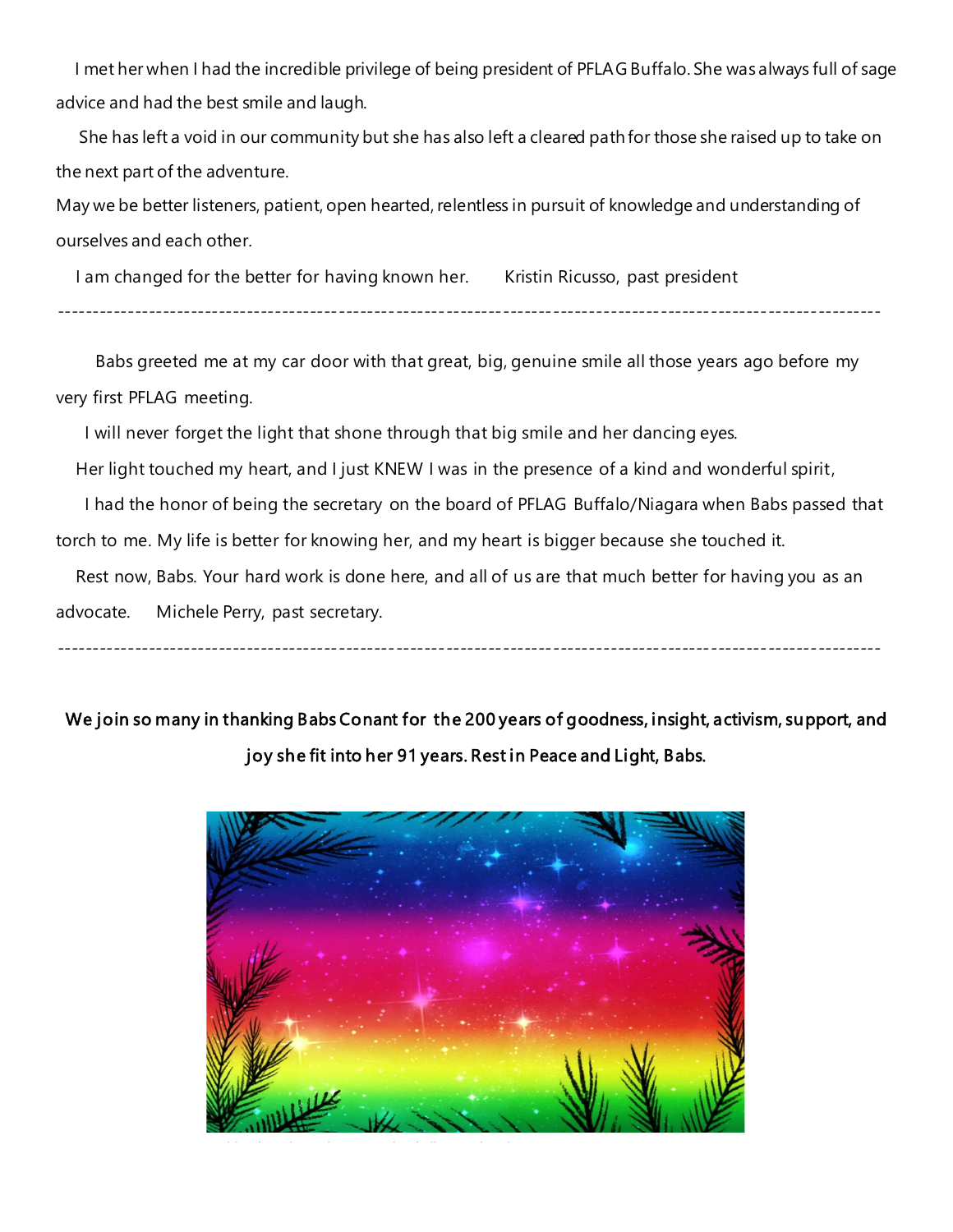#### *GROUP ADDS MORE TRANS PARENT SUPPORT*

 We at PFLAG are here for parents, families, and friends of LGBTQ persons. Our support is encompassing, but often parents of trans adults have asked if there is a group dedicated to trans parents and concerns

 We reached out to GLYS for more information and learned that their parent group is open to parents of trans individuals of all ages.

Faith Winship of GLYS of Western New York shared this information with us:

 GLYS Western New York, Inc. offers a variety of support groups for transgender youth and their parents/caregivers.

 On the first Thursday of each month, GLYS holds an **\***In-Person\* Transgender, Non-binary & Questioning Youth Support Group *and* Parents/Caregivers of Teens Support Group.

 These groups both meet from 6:00 - 7:30 PM at the same location, The Evergreen Commons at 67 Prospect Avenue, Buffalo, NY 14201, but in separate spaces to allow for privacy. This space is handicap accessible.

 Parents of any age can join this support group, but the youth group is limited to ages 13- 21. Participation is never dependent on the parent or child attending the concurrent meeting.

 If you are interested in participating you can contact our group facilitators Mel LeMay and Susan Frawley via their email.

 Mel LeMay is the Transgender Youth Group Coordinator and can be reached at [youthoutreach@glyswny.org](mailto:youthoutreach@glyswny.org).Susan Frawley is our Parent/Caregiver Group Coordinator and can be reached at [parentoutreach@glyswny.org](mailto:parentoutreach@glyswny.org).

 Please note, GLYS abides by all NYS COVID-19 regulations and guidelines when hosting inperson groups.

 For the time being, due to the pandemic, we have put our Gender Expansive Kids Group on hold, which is available for children ages 5-12!

 For those who do not feel comfortable meeting in person we do offer \*online\* support groups, more information regarding our various support groups can be found our website at [www.glyswny.org/transgender-youth](https://eur06.safelinks.protection.outlook.com/?url=http%3A%2F%2Fwww.glyswny.org%2Ftransgender-youth&data=02%7C01%7C%7Cb729f537c60946913a2208d85f1fff33%7C84df9e7fe9f640afb435aaaaaaaaaaaa%7C1%7C0%7C637363938308337866&sdata=T8EVyr4YQkDsfw80wN7WJP5ODclgtujiuAmRq0Nf5FQ%3D&reserved=0) or by calling our office at 716.855.0221.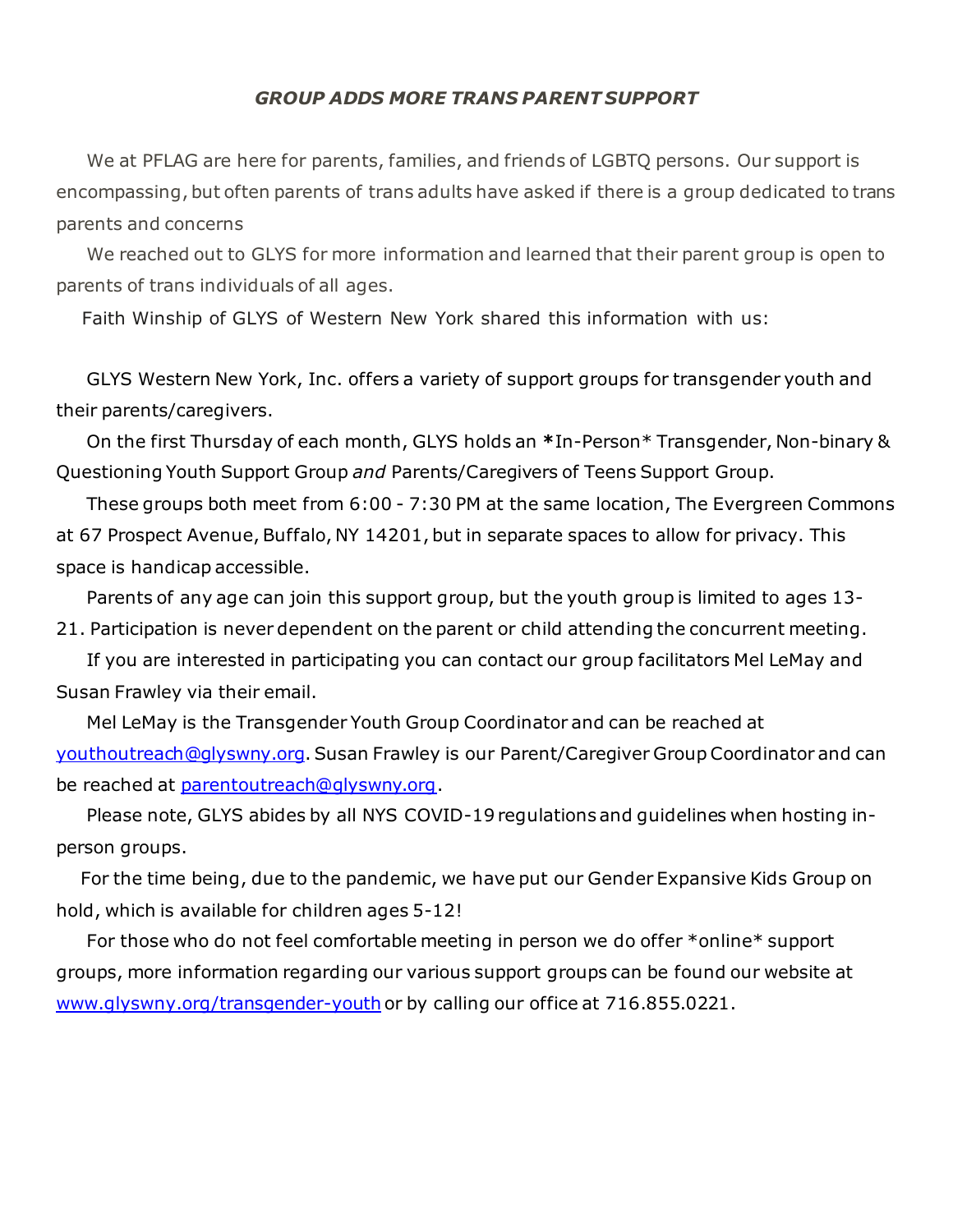#### *PFLAG BUFFALO/NIAGARA BEGINS VIRTUAL MEETINGS*



 Sharing meetings were resumed in September via Zoom. We are pleased that we can continue supporting parents, families, and friends while being safe in these challenging times. Information about October's meeting is on the front page of this newsletter. Last month's newsletter has log-in information, and this can be accessed on our webpage, pflagbuffalo.org.

You may contact us at [info@pflagbuffalo.org](mailto:info@pflagbuffalo.org) with questions.

# *BOOK CORNER*

This month's book is not simply a book. It is an idea, a phrase, a book, that became a movement. *It Gets Better* is our choice for this month's pick. Please read this summary from Amazon.*com.*



*Every story can change a life. Growing up isn't easy. Many young people face daily tormenting and bullying, and this is especially true for LGBT kids and teens. In response to a number of tragic suicides by LGBT students, syndicated columnist and author Dan Savage uploaded a video to*